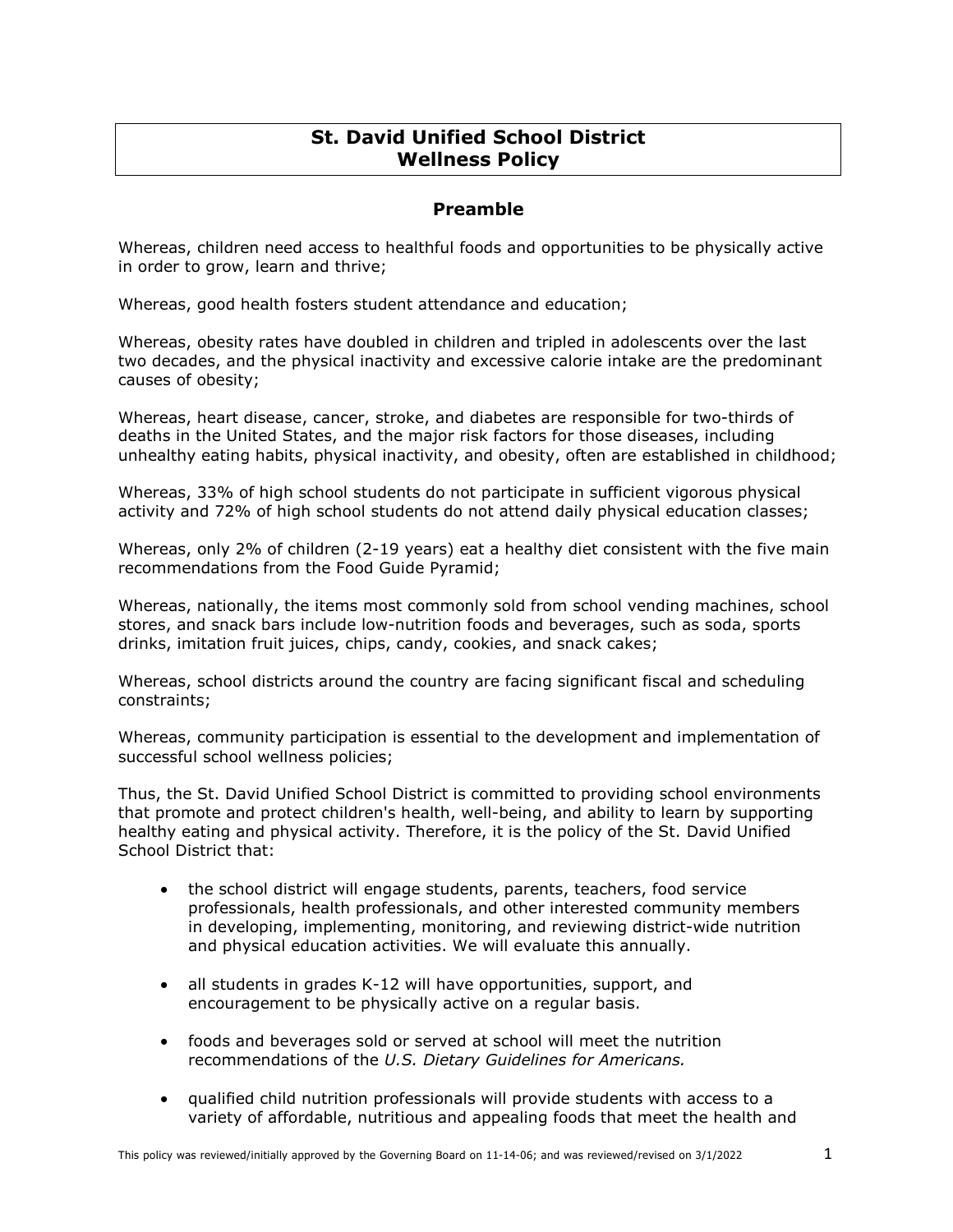nutrition needs of students; will accommodate the religious, ethnic, and cultural diversity of the student body in meal planning; and will provide clean, safe, and pleasant settings and adequate time for students to eat.

- schools in our district will participate in available federal school meal programs, when applicable.
- schools will provide nutrition education and physical education to foster lifelong habits of healthy eating and physical activity, and will establish linkages between health education and school meal programs, and with related community services.

## **I. School Health Council**

The St. David Unified School District and the individual schools within the district will strengthen and work within the existing Coordinated School Health Council to develop, implement, monitor, review, and, as necessary, revise school nutrition and physical activity policies. The council also will serve as a resource to school sites for implementing those policies. (The school health councils consist of a group of individuals representing the school and community, and includes parents, students, representatives of the school food service, school administrators, teachers, health professionals and members of the public.)

## **II. Nutritional Quality of Foods and Beverages Served or Sold on Campus**

A. SCHOOL MEALS

Meals served through the National School Lunch and Breakfast Programs will be

- appealing and attractive to children;
- served in clean and pleasant surroundings;
- meet, at a minimum, nutrition requirements established by local, state, and federal statutes and regulations;
- offer a variety of fruits and vegetables;
- serve only low-fat (1%) and fat free milk and nutritionally-equivalent non-dairy alternatives (to be defined by USDA); and
- ensure that 80% of the served grains are whole grain.

Schools should engage students and parents, through taste-tests of new entrees and surveys, in selecting foods sold through the school meal program in order to identify new, healthful, and appealing food choices. In addition, schools will share information about the nutritional content of meals with parents and students. Such information will be made available on menus, the website, on the cafeteria boards, placards or other point-ofpurchase materials.

Breakfast: To encourage that all children have breakfast, either at home or school, in order to meet their nutritional needs and enhance their ability to learn.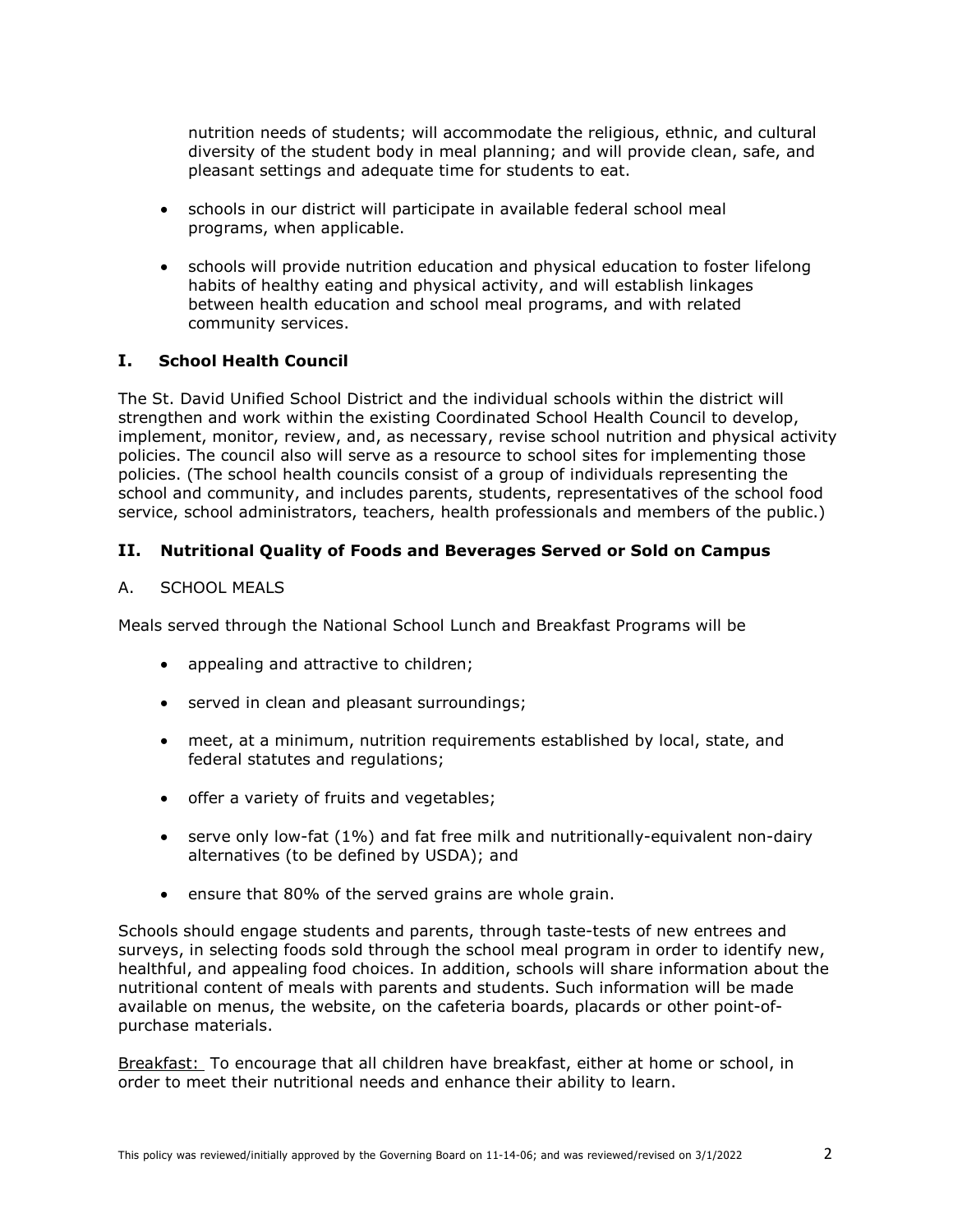- Schools that serve breakfast or snacks to students will notify parents and students of the availability of the school breakfast or snack program.
- Schools will encourage parents to provide a healthy breakfast for their children through newsletters, take-home materials or other means.

Free and Reduced-priced Meals: Schools will make every effort to eliminate any social stigma attached to, and prevent the overt identification of students who are eligible for free and reduced-price school meals. Toward this end, schools may utilize electronic identification and payment systems; may provide meals at no charge to students, regardless of income; may promote the availability of school meals to all students; and/or may use nontraditional methods for serving meals, such as grab-and-go or classroom breakfast.

#### Meal Times and Scheduling:

- Schools will provide students with at least 10 minutes to eat after sitting down for breakfast or 20 minutes after lunch.
- Schools should schedule meal periods at appropriate times.
- Schools should not schedule tutoring, clubs, or organizational meetings or activities during mealtimes, unless students may eat during such activities.
- Schools will attempt to schedule lunch periods to follow recess periods in elementary schools.
- Schools will provide students access to hand washing or hand sanitizing before they eat meals or snacks.
- Schools should take reasonable steps to accommodate the tooth-brushing regimens of

students with special oral health needs (i.e. orthodontia or high tooth decay risk).

Qualifications of School Food Service Staff. Qualified nutrition professionals will administer the school meal programs. As part of the school district's responsibility to operate a food service program, we will provide continuing professional development for all nutrition professionals in schools. Staff development programs will include appropriate certification and/or training programs for child nutrition directors, school nutrition managers and cafeteria workers, according to their level of responsibility.

Sharing of Food and Beverages. Schools should discourage students from sharing food or beverages with one another during meal or snack times, given concerns about allergies and other restrictions on some children's diets.

## B. FOODS AND BEVERAGES SOLD INDIVIDUALLY

Elementary Schools. The school food service program will approve and provide all food and beverage sales to students in elementary schools. Given children's limited nutrition skills, food in elementary schools will be sold as balanced meals. If available, food and beverages sold individually should be limited to low-fat and non-fat milk, fruits and nonfried vegetables.

Middle/Junior High and High Schools. In middle/junior high and high schools, all foods and beverages sold individually outside the reimbursable school meal programs (including those sold through a la carte (snack) lines, vending machines, student stores, or fundraising activities) during the school day, or through programs for students after the school day, will meet the following nutrition and portion size standards.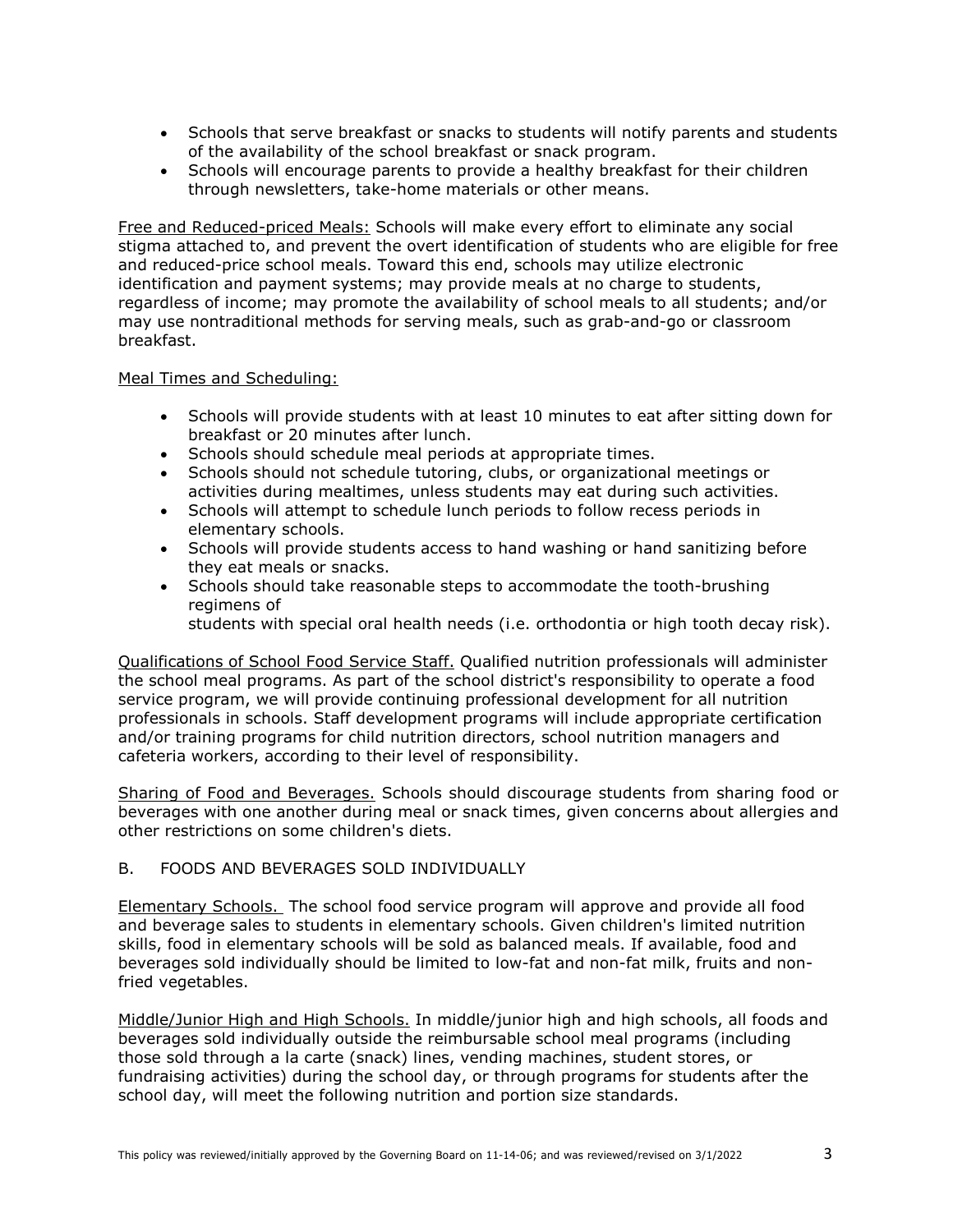- **Beverages** 
	- $\circ$  Allowed: water or seltzer water without caloric sweeteners; fruit and vegetable juices and fruit-based drinks that contain at least 50% fruit juice and that do not contain additional caloric sweeteners; unflavored or flavored low-fat or fatfree milk and nutritionally-equivalent nondairy beverages (to be defined by USDA).
	- $\circ$  Not Allowed: soft drinks containing caloric sweeteners; sports drinks; iced teas; fruit-based drinks that contain less than 50% real fruit juice or that contain additional caloric sweeteners; beverages containing caffeine, excluding low-fat or fat-free chocolate milk (which contain trivial amounts of caffeine).
- Foods (sold individually)
	- $\circ$  will have no more that 35% of its calories from fat (excluding nuts, seeds, peanut butter, and other nut butters) and 10% of its calories from saturated and trans fat combined.
	- o will have no more than 35% of its weight from added sugars.
	- $\circ$  will contain no more than 230 mg of sodium per serving for chips, crackers, french fries, baked goods, and other snack items; will contain no more than 480 mg of sodium per serving for pastas, meats, and soups; and will contain no more than 600 mg of sodium for pizza, sandwiches and main dishes.
	- $\circ$  A choice of at least two fruits and/or non-fried vegetables will be offered for sale at any location on the school site where foods are sold. Such items could include, but are limited to, fresh fruits and vegetables, 100% fruit or vegetable juice; fruit-based drinks that are at least 50% fruit juice and that do no contain additional caloric sweeteners; cooked, dried or canned fruits (canned in fruit juice or light syrup); and cooked, dried, or canned vegetables (that meet the above fat and sodium guidelines).
- Portion Sizes Limit portion sizes of foods and beverages sold individually to:
	- o two ounces for cookies.
	- $\circ$  four fluid ounces for frozen desserts, including, but not limited to, low-fat or fat-free ice cream.
	- o eight ounces for non-frozen yogurt.
	- o eight ounces for beverages, excluding water; and
	- $\circ$  the portion size of a la carte entrees and side dishes, including potatoes, will not be greater than the size of comparable portions offered as part of school meals. Fruit and non-fried vegetables are exempt from portion-size limits.

Fundraising Activities. To support children's health and school nutrition-education efforts, school fundraising activities will use only foods that meet the above-nutrition and portion size standards for foods and beverages sold individually. Schools will encourage fundraising activities that promote physical activity. The school district will make available a list of ideas for acceptable fundraising activities.

Snacks. Snacks served during the school day or in after-school care or enrichment programs will make a positive contribution to children's diets and health, with an emphasis on serving fruits and vegetables as the primary snacks and water as the primary beverage. Schools will assess if and when to offer snacks based on timing of school meals, children's nutritional needs, children's ages, and other considerations. The district will disseminate a list of healthful snack items to teachers, after-school program personnel and parents. If eligible, schools that provide snacks through after-school programs will pursue receiving reimbursements through the National Lunch Program.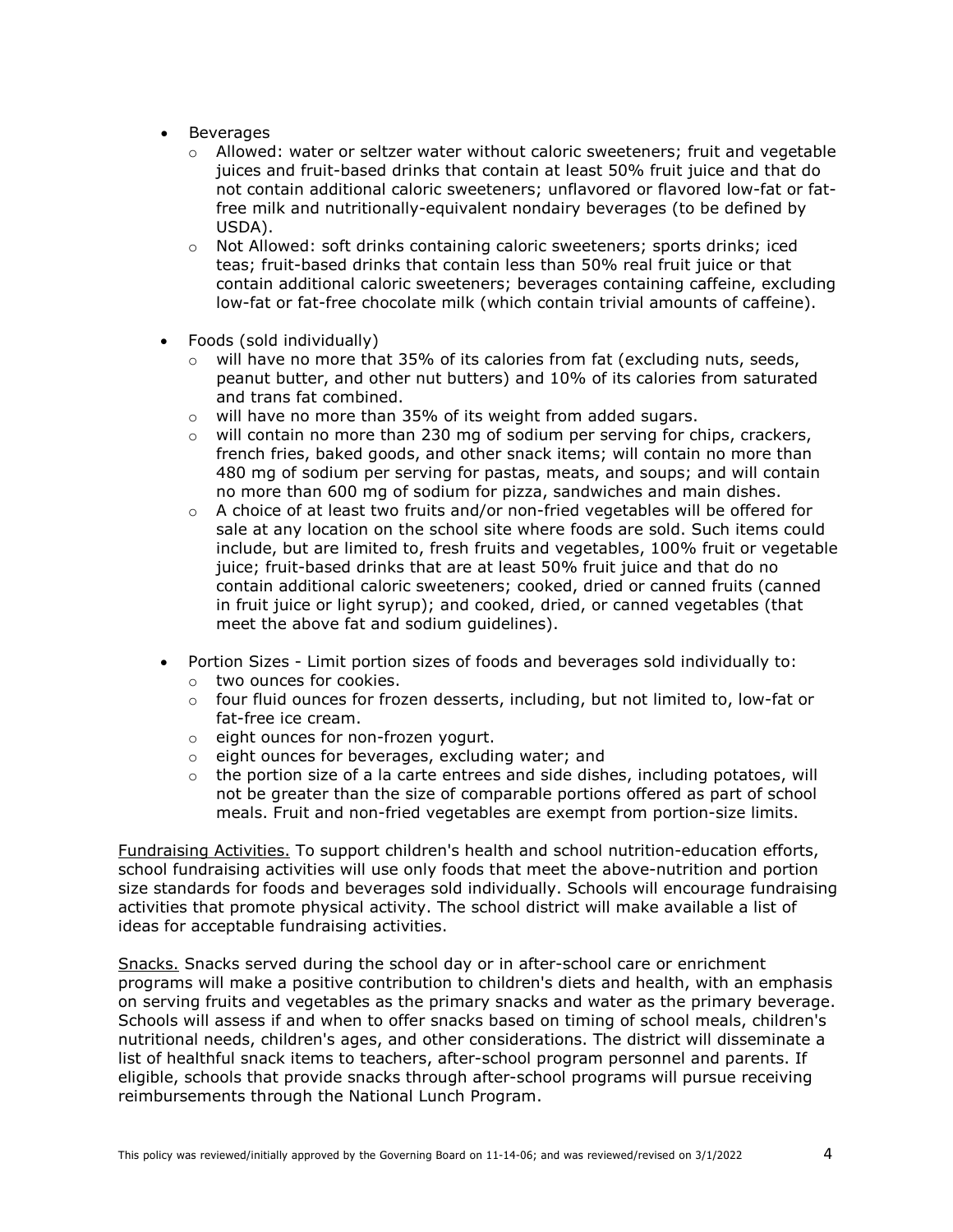Rewards. Schools are encouraged to not use foods or beverages, especially those that do not meet the nutrition standards for foods and beverages sold individually (above), as rewards for academic performance or good behavior, and will not withhold food or beverages (including food served through school meals) as a punishment.

Celebrations. Schools will limit celebrations that involved food during the school day to no more that one party per class per month. Each party should include no more than one food or beverage that does not meet nutrition standards for foods and beverages sold individually (see above). The district will disseminate a list of healthy party ideas to parents and teachers.

School-Sponsored Events (such as, but not limited to, athletic events, dances or performances). Foods and beverages offered or sold at school-sponsored events will attempt to meet the nutrition standards for meals or for foods and beverages sold individually (above).

# **III. Nutrition and Physical Activity Promotion and Food Marketing**

St. David Unified School District aims to teach, encourage and support healthy eating by students. Schools will provide nutrition education and engage in nutrition promotion that:

- is offered at each grade level as part of a sequential, comprehensive, standardsbased program designed to provide students with the knowledge and skills necessary to promote and protect their health;
- is part of not only health education classes, but also classroom instruction in subjects such as math, science, language arts, social sciences and elective subjects;
- includes enjoyable, developmentally-appropriate, culturally-relevant, participatory activities, such as contests, promotions, taste-testing, farm visits, and school gardens;
- promotes fruits, vegetables, whole grain products, low-fat and fat-free dairy products, healthy food preparation methods, and health-enhancing nutrition practices;
- emphasizes caloric balance between food intake and energy expenditure (physical activity/exercise);
- links with school meal programs, other school foods, and nutrition-related community services;
- teaches media literacy with an emphasis on food marketing; and
- includes training for teachers and other staff and encouraged staff members to be healthy role models for students

Integrating Physical Activity Into the Classroom Setting. For students to receive the nationally-recommended amount of daily physical activity and for students to fully embrace regular activity as a personal behavior, students need opportunities for physical activity beyond physical education class and recess. Toward that end:

- Classroom health education will complement physical education by reinforcing the knowledge and self-management skills needed to maintain a physically-active lifestyle and to reduce time spent on sedentary activities, such as watching television.
- Opportunities for physical activity will be incorporated into other subject lessons.
- Classroom teachers will provide short physical activity breaks between lessons or classes, as appropriate.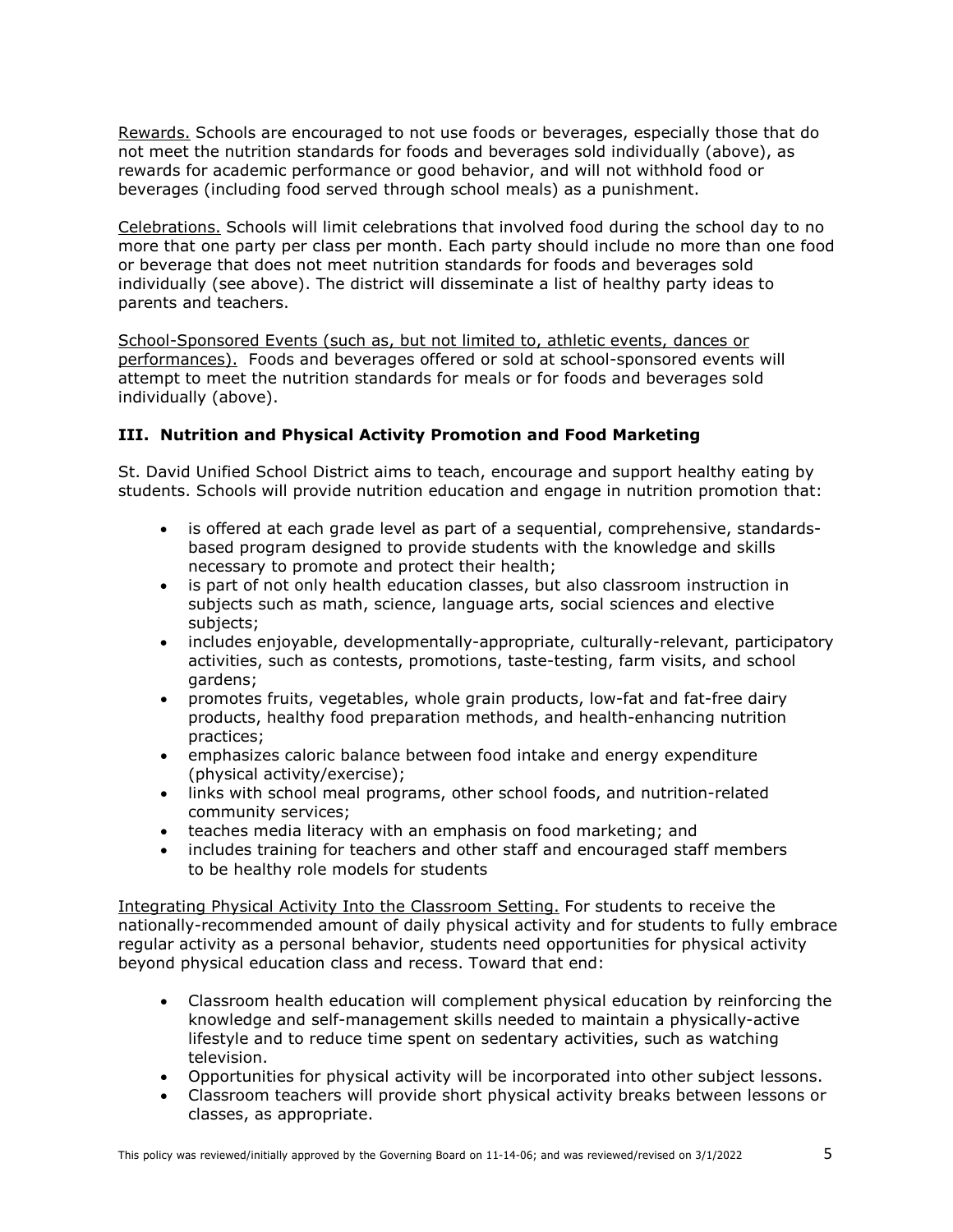#### Communication With Parents.

- The district/school will support parents' efforts to provide a healthy diet and daily physical activity for their children. The district/school will offer healthy eating seminars for parents, send home nutrition information, post nutrition tips on school websites, and provide nutrient analyses of school menus. Schools should encourage parents to pack healthy lunches and snacks and to refrain from including beverages and foods that do not meet the above nutrition standards for individual foods and beverages. The district/school will provide parents a list of foods that meet the district's snack standard and ideas for healthy celebrations/parties, rewards and fundraising activities. In addition, the district/school will provide opportunities for parents to share their healthy food practices with others in the community.
- The district/school will provide information about physical education and other schoolbased physical opportunities before, during and after the school day; and support parents' efforts to provide their children with opportunities to be physically active outside of the school. Such supports will include sharing information about physical activity and physical education through a website, newsletter or other take-home materials, special events, or physical education homework.

Food Marketing in Schools. School-based marketing will be consistent with nutrition education and health promotion. As such, schools will limit food and beverage marketing to the promotion of food and beverages that meet the nutrition standards for meals or for foods and beverages sold individually (above). School-based marketing of brands promoting predominantly low-nutrition foods and beverages is prohibited. The promotion of healthy foods, including fruits, vegetables, whole grains, and low-fat dairy products is encouraged.

Examples of marketing techniques include the following: logos and brand names on/in vending machines, books or curricula, textbook covers, school supplies, scoreboards, school structures and sports equipment; educational incentive programs that provide food as a reward; programs that provide schools with supplies when families buy low-nutrition food products; in-school television, such as Channel One; free samples or coupons; and food sales through fundraising activities. Marketing activities that promote healthful behaviors (and are therefore allowable) include: vending machine covers promoting healthy drink choices; pricing structures that promote healthy options in a la carte lines or vending machines; sales of fruit for fundraisers; and coupons for discount gym memberships.

Staff Wellness: St. David Unified School District highly values the health and well-being of every staff member and will plan and implement activities and policies that support personal efforts by staff to maintain a healthy lifestyle. The district should establish and maintain a staff wellness committee composed of at least one staff member, school health council member, health professional and employee benefits specialist. The staff wellness committee could be a subcommittee of the school health council. The committee should develop, promote and oversee a multifaceted plan to promote staff health and wellness. The plan will be based on input solicited from school staff and will outline ways to encourage healthy eating, physical activity, and other elements of a healthy lifestyle among school staff.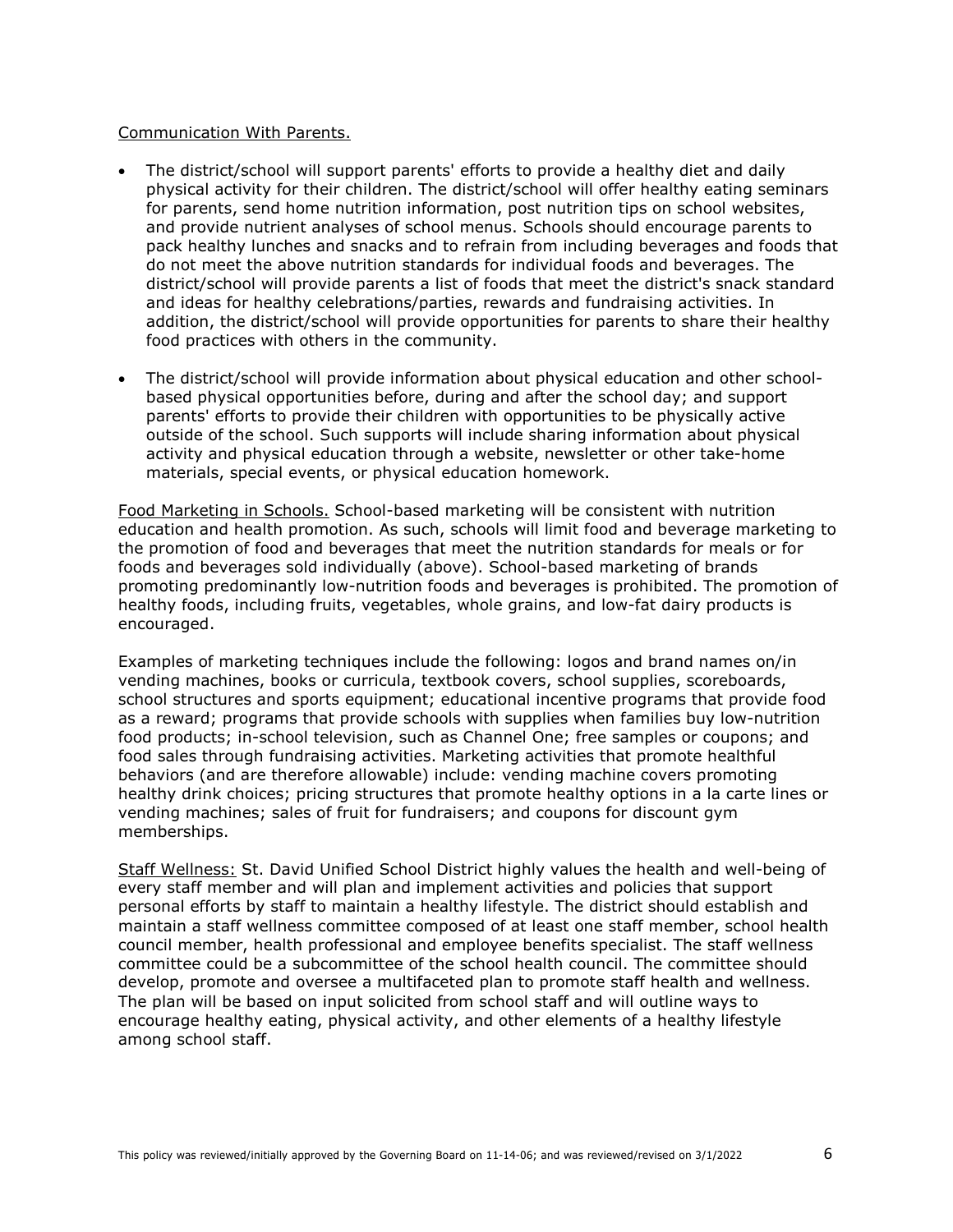# **IV. Physical Activity Opportunities and Physical Education**

Daily Physical Education (PE) K-12. The District will work towards providing all students in K12, including students with disabilities and special health-care needs, daily physical education (or its equivalent of 150 minutes/week for elementary school students and 225 minutes/week for middle and junior high school students) for the entire school year. Student involvement in other activities involving physical activity (e.g., interscholastic or intramural sports) will not be substituted for meeting the physical education requirement. Students will spend at least 50% of physical education class time participating in moderate to vigorous physical activity. In addition, the PE teacher(s) and coaches will encourage and teach games and activities for students to use at recess.

Daily Recess. All elementary school students will have at least 30 minutes a day of supervised recess and/or Physical Education classes, preferably outdoors, during which schools should encourage moderate to vigorous physical activity.

Extended Periods of Inactivity. Schools should discourage extended periods (e.g., periods of two or more hours) of inactivity. When activities, such as mandatory school-wide testing, make it necessary for students to remain indoors for longs period of time, schools should give students periodic breaks during which they are encouraged to stand and be moderately active.

Physical Activity Opportunities Before and After School. The District will work towards providing all elementary, middle and high school students extracurricular physical activity programs, such as physical activity clubs or intramural programs. All high schools and middle schools, as appropriate, will offer interscholastic sports programs. Schools will offer a range of activities that meet the needs, interests, and abilities of all students, including boys, girls, students with disabilities and students with special health-care needs.

Physical Activity and Punishment. Teachers, coaches and other school and community personnel will not use physical activity (e.g., running laps or pushups) or withhold opportunities for physical activity (e.g., recess, physical education) as punishment.

Safe Routes to School. The school district will assess and, if necessary and to the extent possible, make needed improvements to make it safer and easier for students to walk and bike to school. When appropriate, the district will work together with local public works, public safety, ADOT and or Sheriff departments to those efforts. The school district will explore the availability of federal/state "safe routes to school" funds to finance such improvements.

Use of School Facilities Outside of School Hours. School spaces and facilities will be available to students, staff and community members before, during and after the school day, on weekends, and during school vacations. These spaces and facilities also will be available to community agencies and organizations offering physical activity and nutrition programs. School policies concerning safety and community use will apply at all times.

# **V. Monitoring and Policy Review**

Monitoring. The superintendent or designee will ensure compliance with established district-wide nutrition and physical activity wellness policies. In each school, the principal or designee will ensure compliance with those policies in his/her school and will report on the school's compliance to the school district superintendent or designee.